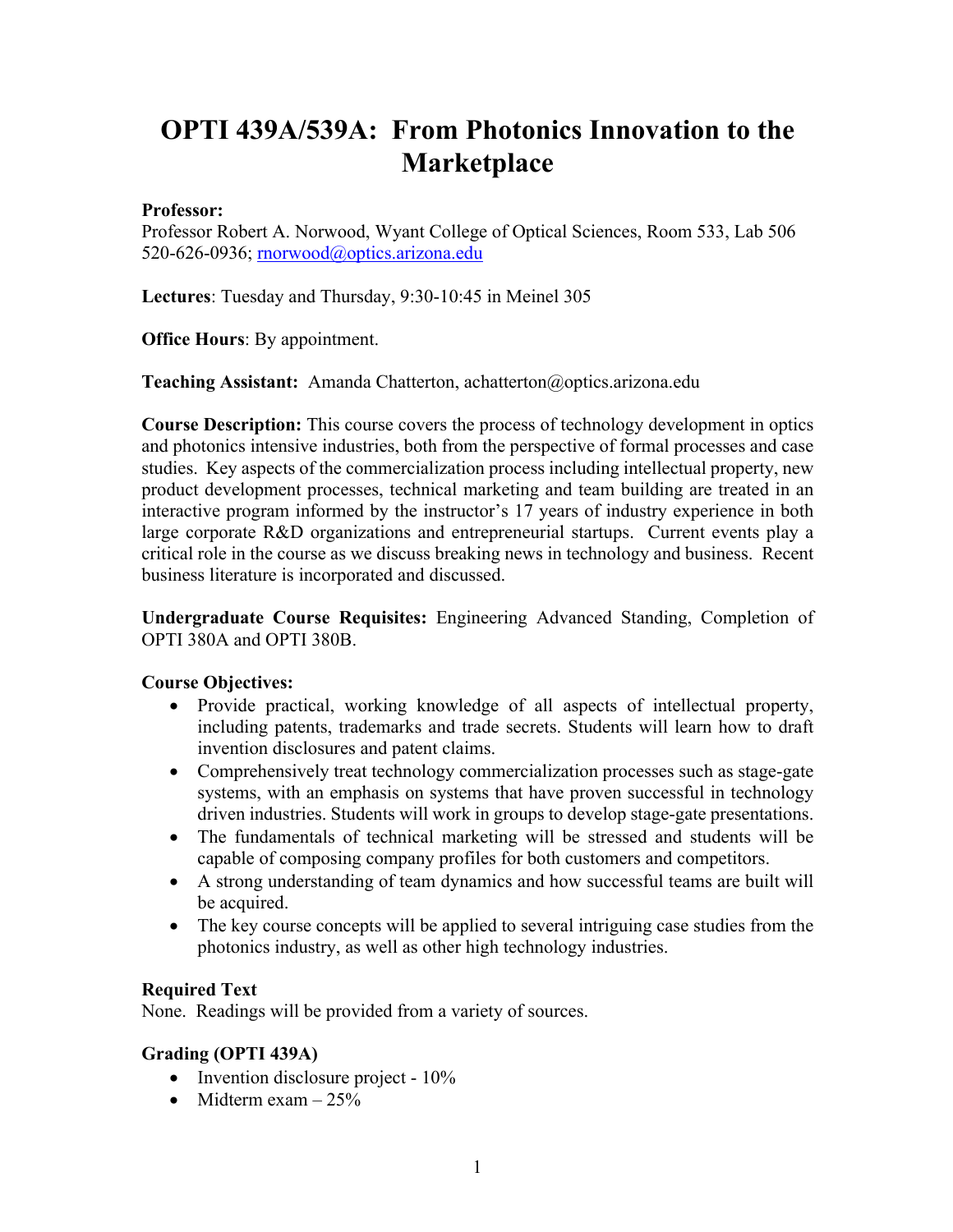- Group Gate 1 presentation  $-20\%$
- Company profiles project  $-15\%$
- Final exam  $-30\%$

The grade will be determined according to the cumulative percentage earned such that  $90-100\% = A$ ,  $80-89\% = B$ ,  $70-79\% = C$ ,  $60-69\% = D$ , below  $60\% = E$ .

## **Grading (OPTI 539A)**

- Invention disclosure project 10%
- Midterm exam  $-25%$
- Group Gate 1 presentation  $-25%$
- Company profiles project  $-15%$
- Final exam  $-25%$

The grade will be determined according to the cumulative percentage earned such that  $90-100\% = A$ ,  $80-89\% = B$ ,  $70-79\% = C$ ,  $60-69\% = D$ , below  $60\% = E$ .

Graduate students will be expected to complete an executive summary of their business plan/invention disclosure project that is a portion of the Group Gate 1 presentation grade.

## **Course Outline**

**Module 1:** Introduction

- Technology  $\neq$  Science & Engineering
- Essentials of Innovation
- Marketplace and Marketing

**Module 2:** Case Study I: Uniphase – Growth by Technology Acquisition

- From Sleepy Laser Company to Market Leader
- The Visionary
- The Technologist
- An Explosive Market

## **Module 3:** Protecting Innovation

- What is an Invention?
- Patent Basics
- Drafting a Disclosure
- The Value of Trade Secrets

## **Module 4:** New Product Development Overview

- Marketplace Warfare
- Learning from Failure
- The Actual New Product Process
- Keys to New Product Victory
- Execution is Essential

## **Module 5:** New Product Process

- Stage-gate Systems
- Managing Risk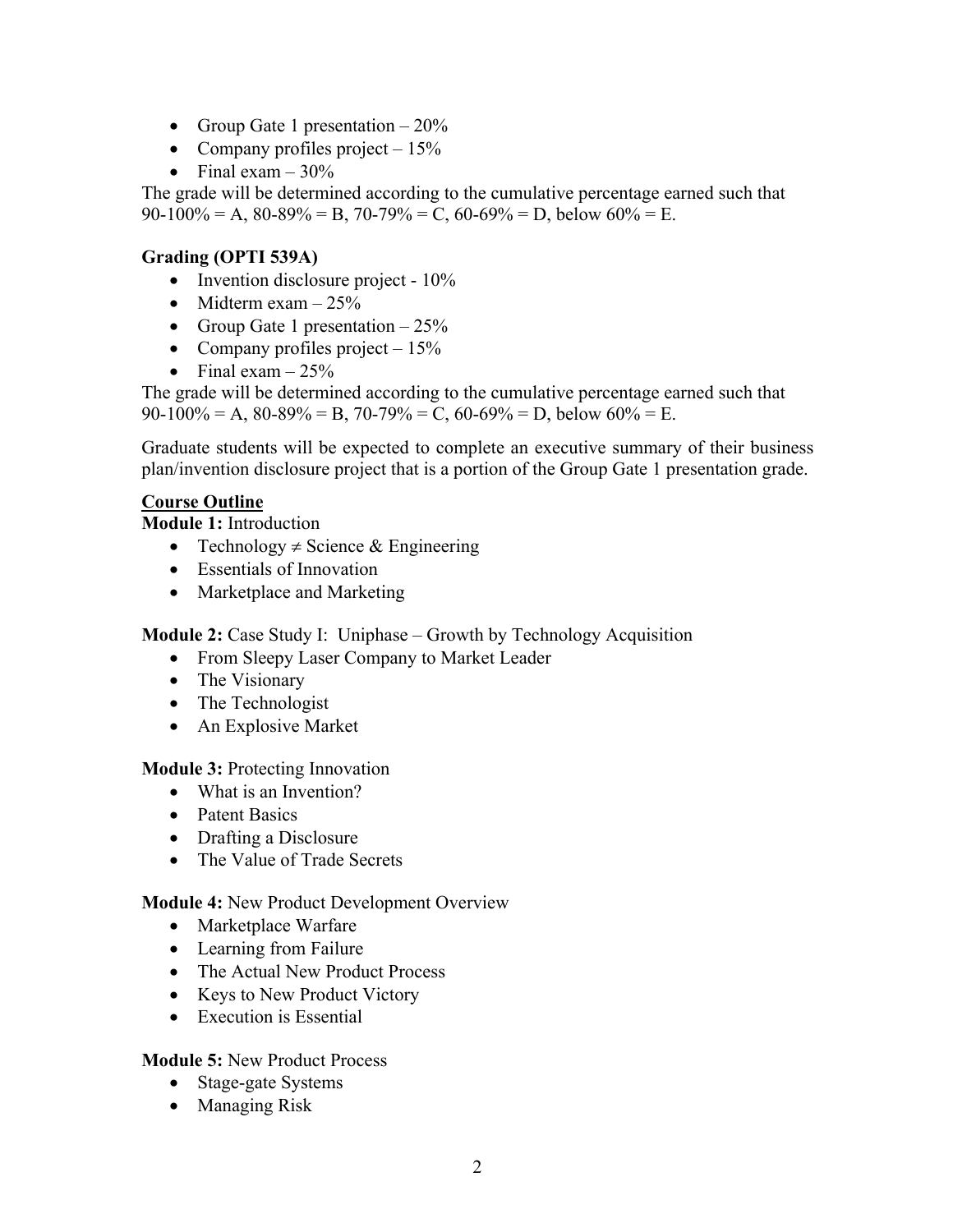- Ideas and Better Ideas Structured Brainstorming
- Building a Business Case
- Economic Models
- Gate Reviews
- The Value Proposition

**Module 6:** Case Study 2: Ciena – Capturing the Value

- Right Technology, Wrong Market
- A Key Component
- A Desperate Industry
- Execution and Payoff

**Module 7:** Technical Marketing and Sales

- Marketing 101
- Markets, Segments and Niches
- Crafting the Value Proposition the Customer as the Resource
- The Innovator's Dilemma Disruptive Innovation
- Innovation X

**Module 8:** Building the Team

- The Importance of Preferences
- Complementary Skills Seeing the Blind Spots
- The Soft Stuff
- Situational Leadership

**Module 9:** Smarter, Faster, Better - - based on Charles Duhigg's book

- Motivation
- Teams
- Focus
- Decision Making

**Module 10:** Technology Transfer

- MIT Case Study
- UA Photonics Technology Transfer Examples

**Module 11:** Case Study 3: NorCon Technologies – University Startup in Real Time

**Academic Integrity** (http://web.arizona.edu/~studpubs/policies/cacaint.htm)

According to the Arizona Code of Academic Integrity "Integrity is expected of every student in all academic work. The guiding principle of academic integrity is that a student's submitted work must be the student's own." Unless otherwise noted by the instructor, work for all assignments in this course must be conducted independently by each student. Coauthored work of any kind is unacceptable. Misappropriation of exams before or after they are given will be considered academics misconduct.